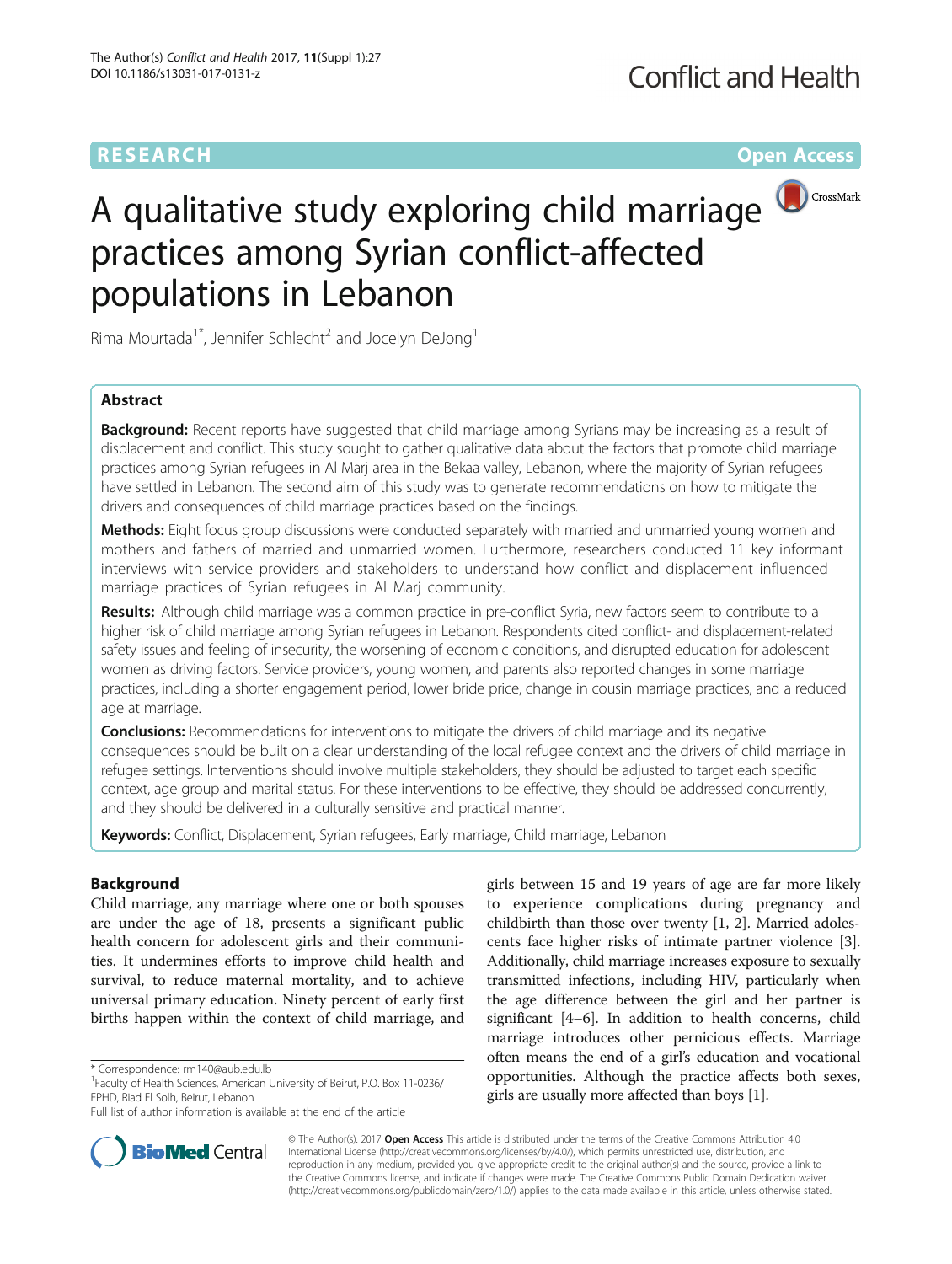Fragility and conflict have been closely linked to child marriage practices. Child marriage and teen pregnancy appear to be particularly high in insecure environments [[7](#page-11-0)–[9\]](#page-11-0). Nine of the top 10 countries with the highest rates of child marriage are considered fragile states [\[8](#page-11-0)]. Similarly, many countries with particular vulnerability to natural disasters are among the highest in terms of child marriage prevalence [\[9](#page-11-0)].

Child marriage is receiving increased attention from the humanitarian actors. It is included as a component of the revised 2015 Interagency Standing Committee (IASC) guidelines on gender-based violence (GBV) [[10\]](#page-11-0). Child marriage is also a concern for the Global Protection Cluster's Child Protection Working Group. Agencies, including the Council on Foreign Relations, UNICEF, and World Vision, have identified factors that drive child marriage during conflict, including new protection concerns (such as threats of sexual violence), economic strain after displacement, and gaps in education and vocational opportunities [[7](#page-11-0), [11, 12](#page-11-0)].

Available literature on child marriage in conflict settings shows that conflict does not always lead to a rise in child marriage rates and its effect on child marriage also depends on economic and social factors. For instance, the age at marriage in both Lebanon and Algeria, which experienced a civil war and considerable deal of violence, is relatively high [[13\]](#page-11-0).

Child marriage practices among Syrian refugees in Lebanon and Jordan are reported to be high as a result of displacement and conflict [\[14](#page-11-0)–[17\]](#page-11-0). Although not widespread in the contemporary Arab region, child marriage was a significant practice in Syria before the conflict. The percentage of women aged 20 to 24 years who were first married or in union before the age of 18 years was estimated at 13% over the period 2002–2011 by UNICEF [[18](#page-11-0)], and at 17.3% in 2009 in the nationally representative Syria Family Health Survey [[19](#page-11-0)]. Marriage is registered by religious courts in Syria and most religious groups in Syria allow girls under the age of 18 to marry with the permission of a legal guardian [\[14\]](#page-11-0)- and the minimum age for marriage is 13 years of age [[20\]](#page-12-0).

Although it is challenging to ascertain the prevalence of child marriage in humanitarian or conflict settings through comprehensive surveys due to lack of marriage registration and difficulties in obtaining valid information about population size [\[13](#page-11-0)], it appears that a growing number of Syrian refugees are relying on child marriage practices to cope with the financial and protection challenges they are facing as refugees. A recent study found that, in Lebanon, 18% of Syrian refugee adolescent girls (15–18 years of age) were married [[16](#page-11-0)]. Another survey found that the rate of child marriage among Syrian refugees in Lebanon was 23% [[17\]](#page-11-0). Although neither survey is fully representative of the Syrian refugee

population, the reported child marriage figures are higher than the pre-war figure inside Syria and may be indicative of change. However, such results should be interpreted with caution taking into account that refugees are often a self-selected group that does not represent the entire Syrian population. Additionally, such observed figures may not be even representative of the entire refugee population in those countries [\[13\]](#page-11-0).

Given the scale of the current Syrian crisis, with more than 5 million Syrians displaced to neighboring countries [\[21](#page-12-0)], it is important to understand the extent to which child marriage may be affecting young adolescents and how local or humanitarian actors can ameliorate the risks and consequences of child marriage effectively.

The aim of this study was to gather qualitative data about the factors that promote child marriage practices among Syrian refugees in Al Marj area in Bekaa, where the majority of Syrian refugees are settled in Lebanon. The second aim was to generate recommendations on how to decrease child marriage practices based on the findings.

## Methods

#### Study design

This research was qualitative in nature and took a phenomenological approach [\[22, 23](#page-12-0)], seeking to learn from the experiences that young women, parents and programmers, have had with marriage decisions both before and after the conflict. This study was implemented as a follow up to research examining the needs and risks of Very Young Adolescents, which was implemented in 2014, in three humanitarian contexts [\[24\]](#page-12-0).

## Study setting

Lebanon hosts the largest proportion of Syrian refugees (1,011,366) in relation to the country's population; 18.2% of those are girls aged 5–17 years of age [\[21](#page-12-0)]. The majority of Syrian refugees in Lebanon currently live in the Bekaa area (361,104), east of Beirut [[21](#page-12-0)]. At the time of this research (November/ 2014), there were about 12,000 displaced Syrians in the study setting of Al Marj, Bekaa.

Refugees in Al Marj live either in tented settlements or in rented rooms or flats. Tented settlements, resembling very small refugee camps, are located on agricultural land, not far from town centers. Refugees pay between \$75 and \$100 per month to reside in the tented settlements, and have no formal tenancy agreements. Tents are small and are often shared by numerous families. This congestion encourages the spread of infectious diseases and may increase protection risks. The tents have limited access to clean water, and no appropriate sanitation facilities [\[25](#page-12-0), [26](#page-12-0)].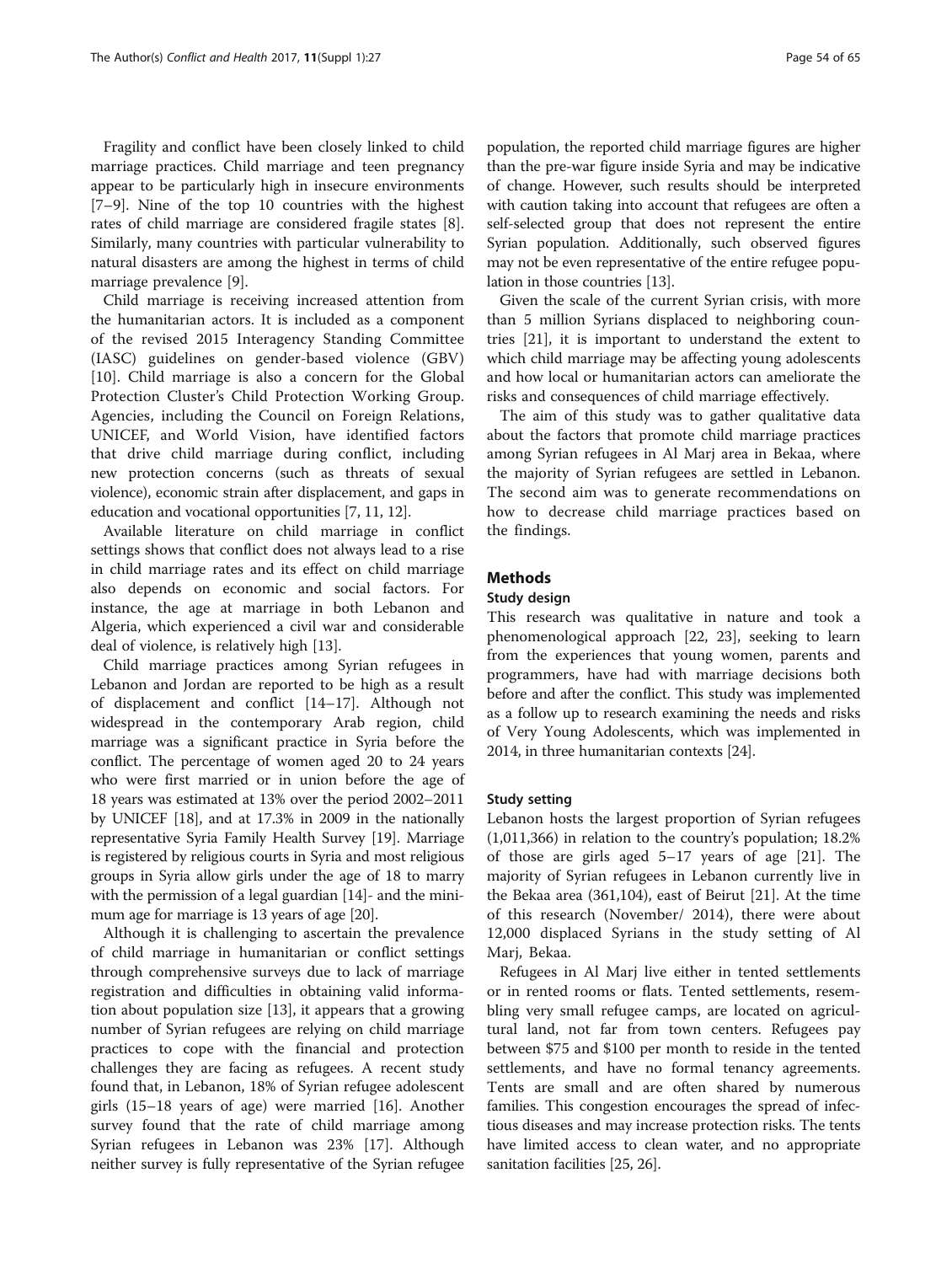Refugees who live outside the settlements are more likely to come from wealthier, urban areas, but pay higher rent: roughly \$205 per month according to a national vulnerability assessment in 2015 [\[27\]](#page-12-0).

The relationship between Syrian refugees and Lebanese nationals is complex and at times strained [[28](#page-12-0)]. Local resources and services are unable to absorb the impacts of this massive influx [\[29](#page-12-0)]. Additionally, new power dynamics expose Syrians to possible exploitation, including sexual exploitation by property owners [[28\]](#page-12-0). Syrians' access to the labor market in Lebanon has been restricted since 2014, and 70 % of displaced Syrian refugees in Lebanon now live below the extreme poverty line [\[29](#page-12-0)]. In 2014, more than 50% of Syrian refugee children in Lebanon aged 5 to 17 years old were not enrolled in any form of education, with adolescents facing the largest obstacles [[30](#page-12-0)].

Syrian refugees face a number of challenges when registering their marriages and births in Lebanon, which limits their access to services such as shelter and education [[31, 32](#page-12-0)]. For instance, the main steps required to register a birth in Lebanon are: obtaining a birth notification from the birth attendant, obtaining a birth certificate from the Mukhtar, registration at the Nofus (the Personal Status Department), and registration at the Foreigner's Register. The last step requires valid residency documentation, and many Syrian refugees in Lebanon do not have valid residency [\[32\]](#page-12-0). Additionally, many parents do not have a valid proof of marriage, which is required to complete some of the initial birth registration steps such as obtaining a birth certificate from the Mukhtar [[32\]](#page-12-0).

A number of local and international NGOs and UN agencies are trying to address child marriage in Bekaa area under their child protection, GBV and legal aid programs. However, these programs are reaching a small segment of the population, which is much lower than their required target population [[33\]](#page-12-0).

#### Data collection

The data for this study was collected through Focus Group Discussions (FGDs), and key informant interviews (KIIs), by three researchers (two females and one male) familiar with these Syrian communities.

The first author (RM), a Syrian post-doctoral research fellow, who is familiar with the research context and who has good experience with qualitative research methods conducted all FGDs with female participants and all KIIs. The female research assistant (OS), a Lebanese who lives in Al Marj and who is familiar with the research context, facilitated the logistics of conducting the FGDs. A male research assistant who worked with an NGO in the area, who is familiar with the context, and who has previous experience in qualitative research, conducted the FGDs with the male participants. The male research assistant was trained by (RM) on ethical research conduct and the study questions one week before data collection started and followed up closely with (RM) while collecting data.

#### Sampling

Participants in FGDs and KIIs were recruited purposively by the first author (RM) with the help of the municipality, a local nurse and the two local research assistants. We used purposive sampling, which aimed to include married and unmarried Syrian refugee females of two age groups as well as mothers and fathers of married and unmarried refugee females belonging to those age groups.

Female participants living in the camps/settlements were approached face to face by (RM) and (OS). The municipality simplified the researchers' entry into three large camps/settlements with the help of the local leader "the Shawish". The municipality also introduced the researchers to a local nurse who is familiar with the Syrian refugee community and who helped with recruiting participants. The researchers, (RM) and (OS), identified eligible participants with the help of the local nurse, explained the study and elicited consent from those interested to participate. Recruitment of fathers was done by the male research assistant and the process of recruitment was similar to that of recruiting female participants living inside the settlements.

Female participants living outside the settlements were recruited purposively by the local research assistant (OS) and the local nurse who knew the Syrian community living in that area and who identified potential participants and contacted them using telephone and text messaging. The researcher (RM) met face to face with the potential participants, identified eligible ones and explained the study.

A verbal consent for participation and permission to make an audio recording of the discussion was solicited from those who agreed to participate in the FGDs as many women were illiterate. The process of obtaining the verbal consent was witnessed by the local nurse and the female research assistant.

To ensure that our sample included a variety of service providers, they were identified by the local research assistant (OS) with the help of the municipality and the local nurse. Service providers were then contacted by (RM) using telephone as a first step followed by a face to face meeting. A written consent for participation and permission to make an audio recording of the discussion were obtained from all service providers who agreed to participate.

## Focus group discussions

Eight FGDs, each comprising 6–8 people of the same gender, were implemented with young women and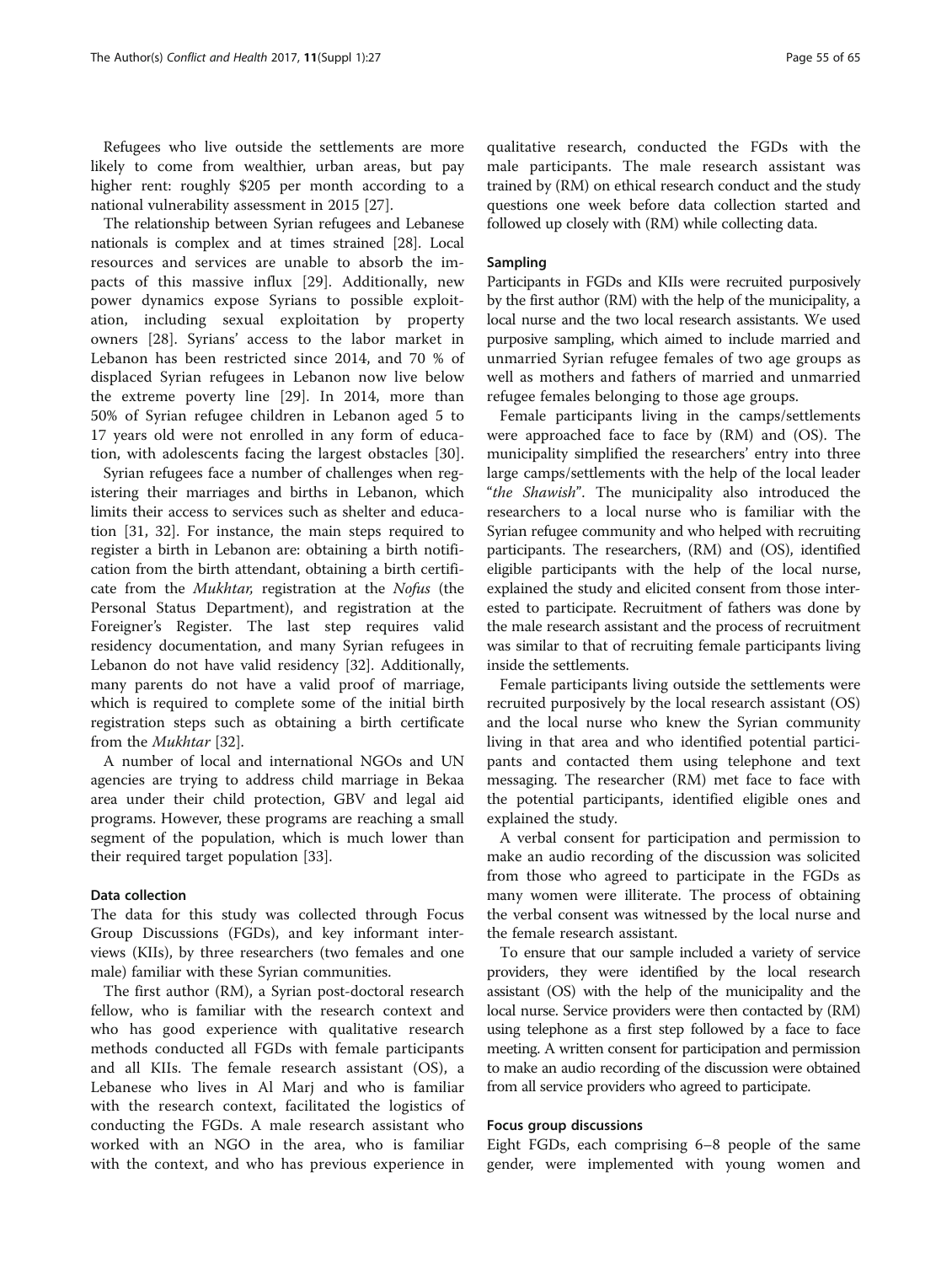parents. Only young women 18 years of age or older were included in these discussions, in order to ensure proper consent procedures. At the time of the study in 2014, younger married girls (18–19 years of age) who married before turning 18 were assumed to have married after the conflict, which began in 2011; older married girls (22–24 years of age) who married before turning 18 were assumed to have married before the conflict. Groups included the following (Table 1).

There are a number of reasons why we chose FGDs to collect data. FGDs are often recommended as a standalone method, for research relating to group norms, meanings and processes [[34\]](#page-12-0). The group interaction can help in generating a rich understanding of participants' experiences and beliefs [[34\]](#page-12-0). When comparing FGDs with individual interviews: "Group discussions provide direct evidence about similarities and differences in the participants' opinions and experiences as opposed to reaching such conclusions from post hoc analyses of separate statements from each interviewee" [[35\]](#page-12-0). There are opposing views in the literature regarding the suitability of FGDs to discuss sensitive topics, but one of the downsides of FGDs is that the presence of other participants may compromise confidentiality and discourage some participants from discussing private or sensitive topics. Despite this limitation, we chose FGDs to collect data because they provide a good platform for addressing social norms and changes affecting entire communities, such as the impact of the conflict and forced migration.

After giving their consent, participants in FGDs were asked about a number of topics related to their current livelihoods and marriage practices before and after the

Table 1 A brief description of the FGDs conducted for this study

| Group                                             | Participants | Recruited                       |
|---------------------------------------------------|--------------|---------------------------------|
| 18-19 year old women; married                     | 6            | from inside the<br>settlements  |
| 18-19 year old women; unmarried                   | 6            | from inside the<br>settlements  |
| 22-24 year old women; married                     | 6            | from inside the<br>settlements  |
| 22-24 year old women; unmarried                   | 6            | from outside the<br>settlements |
| Mothers of 18-19 year old daughters;<br>unmarried | 6            | from outside the<br>settlements |
| Mothers of 18-19 year old daughters;<br>married   | 6            | from outside the<br>settlements |
| Fathers of 18-19 year old daughters;<br>unmarried | 6            | from inside the<br>settlements  |
| Fathers of 18-19 year old daughters;<br>married   | 8            | from inside the<br>settlements  |
| TOTAI                                             | 50           |                                 |

conflict. The duration of the FGDs ranged between 45 min and 60 min.

Adolescent girls were asked about their current situation and vision of the future, their current life, their hopes and expectations, and if these changed after the conflict. They were also asked about marriage practices, their perceptions of them and how practices and perception of marriage had changed since conflict and displacement. Adolescent girls were also asked about services that they need most.

Parents of adolescent girls were asked about challenges that they and their daughters face during displacement, marriage practices, factors that encourage girls to marry before turning 18, and the positive and negative aspects of child marriage.

FGDs with participants living inside the settlements took place at a common meeting place, one big tent, within the settlement. FGDs with participants living outside the settlements took place at the Mayor's place and at a local health centre. Participants had easy access to both locations. All women we approached agreed to participate and there were no dropouts. It was difficult to recruit fathers of 18–19 year old women as many were reluctant with the use of a tape-recorder so these interviews were hand written and there were no dropouts.

#### Key informant interviews (KIIs)

Eleven key informant interviews were conducted including:

- Four local and international NGOs in the field of child protection
- Two government officials in Al Marj community
- One camp leader (Shawish)
- Two religious officials: a Syrian male religious leader at one of the camps, and a Syrian female religious mentor for Syrian refugee women
- One Syrian female schoolteacher who teaches Syrian refugees at a private school
- One female gynecologist who treats Syrian refugees

After giving their consent, respondents were asked a set of piloted semi-structured questions. One interview was conducted in English and the rest of the interviews were conducted in Arabic. The duration of interviews ranged between 45 min and 60 min.

Respondents were asked about the most common issues facing adolescent Syrian women in Lebanon, customs and norms relating to marriage among Syrian refugees, and the main causes and consequences of child marriage.

The in-depth interviews were conducted either at the workplace of the participants or at their home. All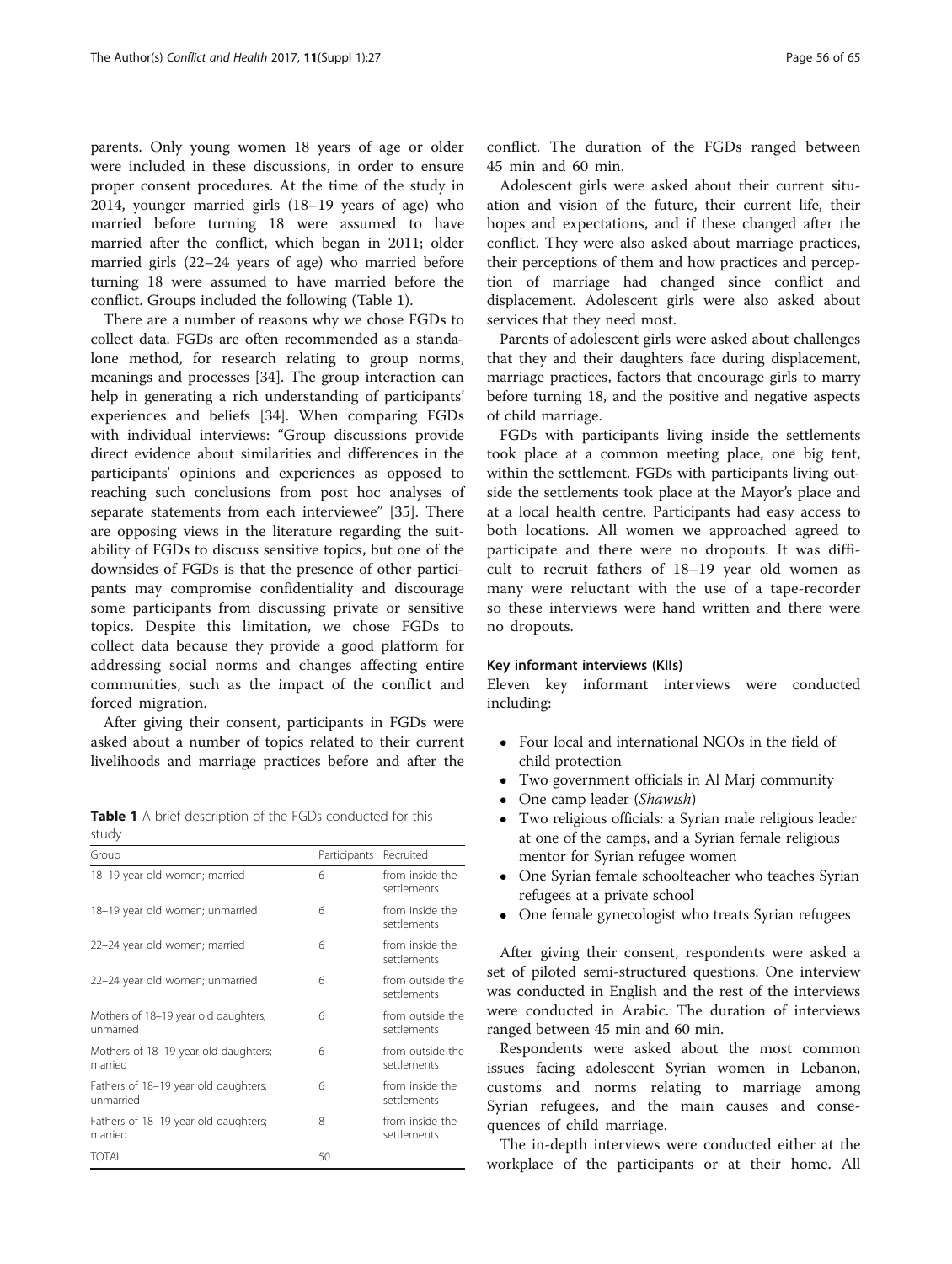service providers we approached agreed to participate and none of them dropped out.

#### Data analysis

All interviews and FGDs were transcribed verbatim by a research assistant. Thematic analysis was used for data analysis, following Clarke and Braun's six phases of thematic analysis; familiarization, coding, searching for themes, reviewing themes, defining and naming themes and writing up [\[36\]](#page-12-0).

One of the investigators listened to the interviews a number of times noting initial impressions. In the second step, a general codebook was developed according to the main domains of inquiry and the transcribed data was rearranged and summarized according to the descriptive codes. In the third step, sub-themes derived from the findings were identified where recurring themes across the three groups of interviewees were arranged under the corresponding main themes. Finally, relevant quotes were translated into English.

The authors were not able to validate the findings with the respondents, as no direct identifiers of participants were obtained. Additionally, this is a highly mobile population that does not always have a fixed address or clear contact details, so it would not be easy to followup with respondents. However, the authors obtained feedback on the results from a Syrian public health professor as well as a local health provider who is familiar with the context.

## Results

Most FGDs participants recruited from outside the settlements came from Damascus and rural Damascus while most FGDs participants recruited from inside the settlements came from Deir Ezzor governorate. The majority of participants had been in Lebanon for at least one year, and some had been in Lebanon for three years. Table 2 presents the main themes and subthemes of this study.

### Challenges faced by Syrian refugees

Respondents in FGDs discussed a number of negative consequences of conflict and displacement that imposed additional challenges to the experiences that adolescents normally face. All respondents emphasized that the main stressors they experienced as refugees were inability to meet basic needs, interruption of education for adolescents and insecurity.

## Financial pressures and inability of families to meet basic needs

Conflict and displacement were significant challenges to refugee families. All participants in FGDs reported dire living conditions, poverty, and insecurity. Women

| Table 2 The main themes and sub-themes |  |
|----------------------------------------|--|
|----------------------------------------|--|

| Main themes                                                      | Sub-themes                                                                                                                                                                                                                                            |
|------------------------------------------------------------------|-------------------------------------------------------------------------------------------------------------------------------------------------------------------------------------------------------------------------------------------------------|
| A- Challenges faced by refugees                                  | 1- Financial pressures and inability of<br>families to meet basic needs<br>2- Loss of educational opportunities<br>3- Fears are heightened around<br>protection and honor for<br>adolescent girls                                                     |
| B- Change in marriage practices                                  | 1- Changes in how girls learn about<br>marriage and relationships<br>2- Perceptions about age at marriage<br>3- Challenges to marriage registration<br>4- Lower bride price<br>5- Shorter engagement period<br>6- Change in cousin marriage practices |
| C- Knowledge about negative<br>consequences of child<br>marriage | 1- Inability to register births<br>2- Difficult living conditions<br>3- Negative health and social<br>consequences                                                                                                                                    |
| D- Current services are not<br>meeting women's needs             | 1- Lack of trust in Lebanese service<br>providers<br>2- Services are not always culturally<br>appropriate<br>3- Inadequate implementation of local<br>programs                                                                                        |

emphasized that war and displacement have worsened economic conditions, making daily survival extremely difficult.

The majority of FGDs participants complained that their living situation was unhygienic and cramped, with small tents or rooms shared by many family members. Household finances were described to be dire and likely to become worse. Nearly all respondents expressed their desire to work to support their families. Most respondents described financial pressures due to high rental rates, low wages, and lack of work opportunities. The majority of jobs were unstable or inconsistent. One participant explained:

"We work one day and stop the next day. Life is expensive and the Lebanese landowners are exploiting us by demanding higher rents. Where are we going to get the money from? This has caused us major psychological distress." (FGD with married 22–24 years old women)

Financial strain pushed some families to marriage decisions at earlier ages, according to parents and service providers. One woman who worked at a local NGO elaborated:

"Some people marry off their daughters at an early age because these are their traditions but others do it to ease the financial pressure. For example, there are fathers who are jobless and who have to provide for 5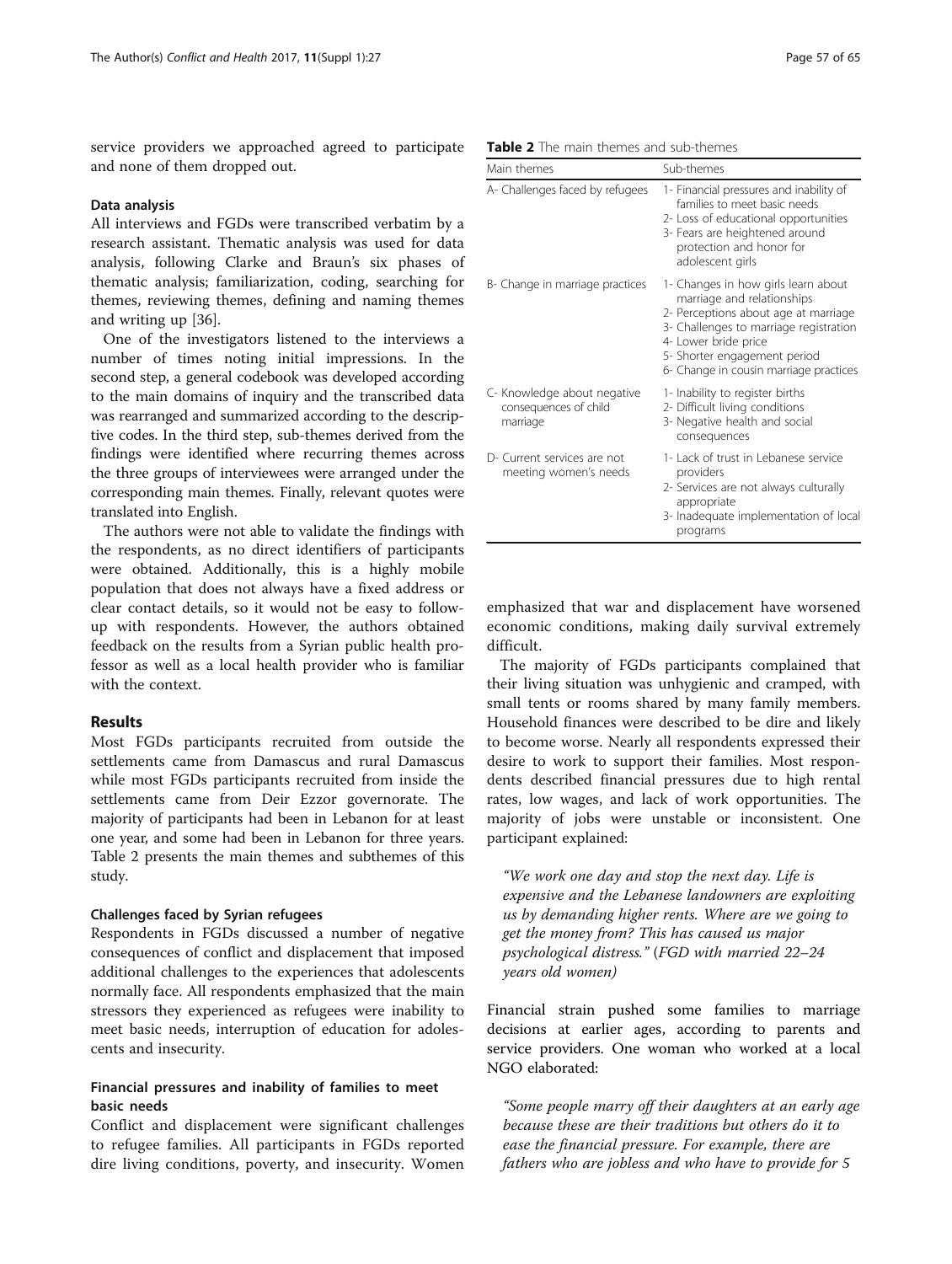or 6 people, so marrying off one of their daughters will help." (KII, NGO)

#### Loss of educational opportunities

Interruption of education was reported by all mothers and service providers as one of the major challenges faced by adolescent girls resulting from the conflict. Young women, especially those who were unmarried, were particularly distressed, expressing that the war had disrupted their education and compromised their future. Many had prior hopes of a college degree and a career, however, now they focused on finding any job to support their families, especially when male family members remained in Syria, died or had been missing due to conflict.

The inaccessibility of education may have encouraged many women to marry before turning 18, and may have pushed many parents to marry off their daughters at an earlier age.

"We were all pro-education; the priority was education before marriage. We wanted our daughters to reach at least the secondary education level. Things have changed now. Many young girls are resorting to early marriage due to their fear of the ambiguous future. I married off two daughters after the war, one was 18 and the other one was 12." (FGD with mothers of 18–19 year old married women)

"We wished to study and get married, but now the situation is different." (FGD with 18–19 years' old unmarried women)

Married women appeared less concerned about education, possibly because they stopped school once they married or became pregnant, and they were expected to take care of their husbands and children.

## Fears are heightened around protection and honor for adolescent girls

Although many FGD participants expressed that they were against child marriage in principle, some listed advantages of such a practice, particularly in the time of conflict and displacement. The concept of "al Sutra," which means "the protection of the woman's honor or reputation" in this context, recurred consistently throughout the FGDs as well as the KIIs. Adolescent women's reputation, as well as that of their families depend greatly on maintaining the women's virginity until they marry. According to parents and some service providers, many adolescent women were subjected to unfavorable gossip from the local community due to rumors about the presumed social misconduct of some Syrian women. Moreover, they were also vulnerable to

living in unfamiliar and sometimes insecure areas and the breakdown of social networks. According to most parents, "Al Sutra" was the most pronounced factor why parents marry off their daughters during conflict and displacement. As one of the mothers explained:

"Fear of insecurity is a major factor. They are marrying early because of al Sutra. We have war. Many women are afraid of being raped, and if a married woman is raped, she is more likely to be forgiven by her husband but if an unmarried woman is raped, it will destroy her life." (FGD with mothers of 18–19 year old married women)

## One woman who works at an international NGO explained:

"There are parents who think that early marriage provides al Sutra for their daughters, especially that they perceive Lebanese women as open-minded and they worry about the negative influence Lebanese women might have on their daughters, so they resort to marrying them off at an early age. We have encountered this issue many times."

Exposure to Lebanese social norms, which are felt to be more liberal than the Syrian ones, may have encouraged some parents to marry their daughters early. Mothers living outside the tented settlements expressed great concern about their daughters being influenced by the culture and the marriage practices of the Lebanese community. A number of mothers were worried about their daughters' friendships or marriages with Lebanese men, as they highly doubted these men's intentions and believed that these marriages are likely to end in divorce.

One service provider, a Syrian female religious mentor, expressed her concern about the consequences of living in Lebanon:

"There is a change in the values of young women. They are imitating Lebanese women with the way they dress. They are interacting with men. This did not exist in Syria."

Refugees living inside the settlements, where women's restricted mobility results in minimal social exposure, were less concerned about this issue than parents of women living outside the settlements where women often came from urban areas and were used to going out alone.

## Change in marriage practices

Generally, participants in FGDs and KIIs agreed that a number of marriage practices changed as a result of the conflict.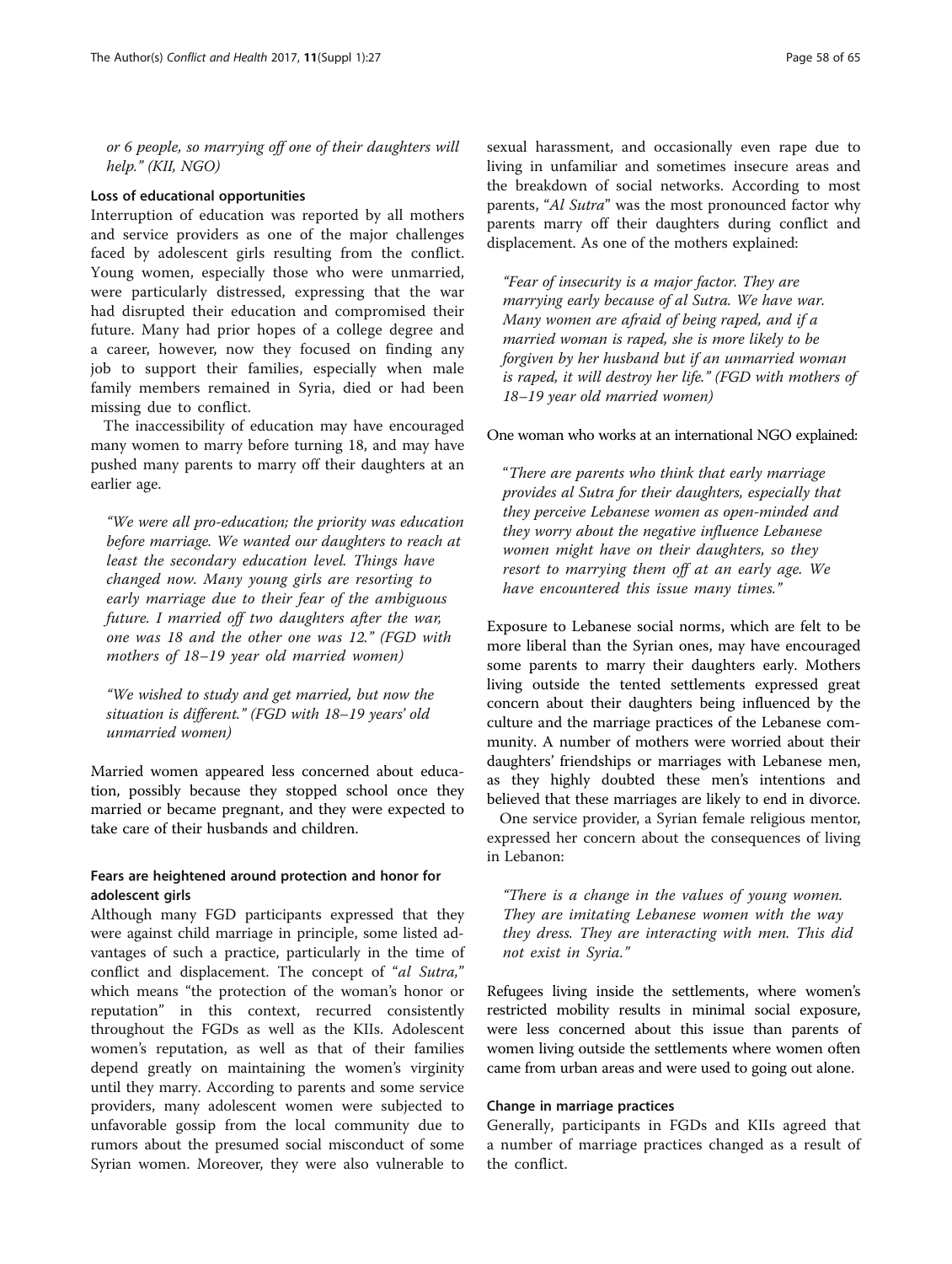## Changes in how girls learn about marriage and relationships

There was an agreement among FGDs participants, particularly among adolescent girls and mothers, that adolescent girls learn about marriage from their mothers around the start of their teenage years, and to a lesser extent from female relatives, school and youth centers. However, women outside the tented settlements, those who mostly came from urban areas and who were generally more educated, mentioned that their primary sources for such information are their own experiences and the internet. This was not the case for women living inside the settlements, who had restricted mobility and often did not have access to mobile phones or the internet. Similarly, some mothers who lived outside the tented settlements pointed out that these practices have changed since many adolescents have mobile phones and more global exposure:

"These days, women learn everything from the internet. It increased our awareness. We never used WhatsApp, Facebook or internet when we were in Syria. We did not even have mobile phones. I was not allowed to have a mobile phone until I started working. We used to be more conservative, though the situation is different now, and each member of the family has a mobile phone." (FGD with unmarried 22–24 years old women)

"The mobile phone is teaching our children everything. They did not have a phone in Syria. We only had a landline and they never used it. This technology had a bad influence on them. You see children as young as 10 using WhatsApp and Facebook." (FGD with mothers of unmarried 18–19 years old women)

## Perceptions about age at marriage

Although many married women got married before turning 20 in Syria, there was a general agreement among young women (married and unmarried) that the minimum age of marriage should be 20 for women and 25 for men despite being displaced. Nonetheless, parents of current adolescents seem to disagree, as most mothers thought that the age at marriage should be lower in a context of displacement, and some stated that they would marry their daughters at the age of 16–17 if the potential groom were suitable and financially independent. Some fathers believed that women should marry at a younger age, as young as 15, and there should be a wider age difference between the bride and the groom than what mothers believed.

"She should not marry if she is below 18 because she does not understand anything." (FGD with 18–19 year old women)

"The best age for girls to marry is 18-20 year old but if the man is suitable she can get married at 16 or 17." (FGD with mother of unmarried 18–19 year old women)

"Girls should get married at age 15 and above, whereas boys should get married when they are at least 18 and the age difference between the bride and the groom should be 5 to 15 years." (FGD with fathers of 18–19 year old women)

## Challenges to marriage registration

All participants in FGDs agreed that "Katb Kitab," "a registration of marriage under Shari'a law," was the only form of marriage acknowledged and accepted by most Syrians in Lebanon. However, many Syrian refugees do not finalize the legal registration of their marriage. A women working at an international NGO explained:

"Syrians are not banned from registering their marriages in Lebanon. The thing is that people lack information about services, and they do not know where to seek assistance from. There are also many misconceptions; they think that if they register their marriage in Lebanon, they will not be able to register it in Syria. The fees of registration are also another barrier, even if they do not seem too expensive to me and you."

One woman complained about not being able to obtain an official birth certificate for her daughter because her marriage was not registered in Lebanon. Although women whose marriages are not registered are able to obtain a hospital birth certificate for their baby, in her case she could not since she delivered at home:

"We were not able to register our marriages officially. My daughter does not have a birth certificate [from the hospital] because she was born at home." (FGDs with 18–19 year old married women)

#### Shorter engagement period

Several participants in FGDs and KIIs explained that the engagement period is becoming shorter

"The engagement period varies... but in these conditions it only lasts for a month and they tend to marry immediately because the girl does not expect any presents anymore. In addition, most of the girls are out of school so the grooms do not have to wait for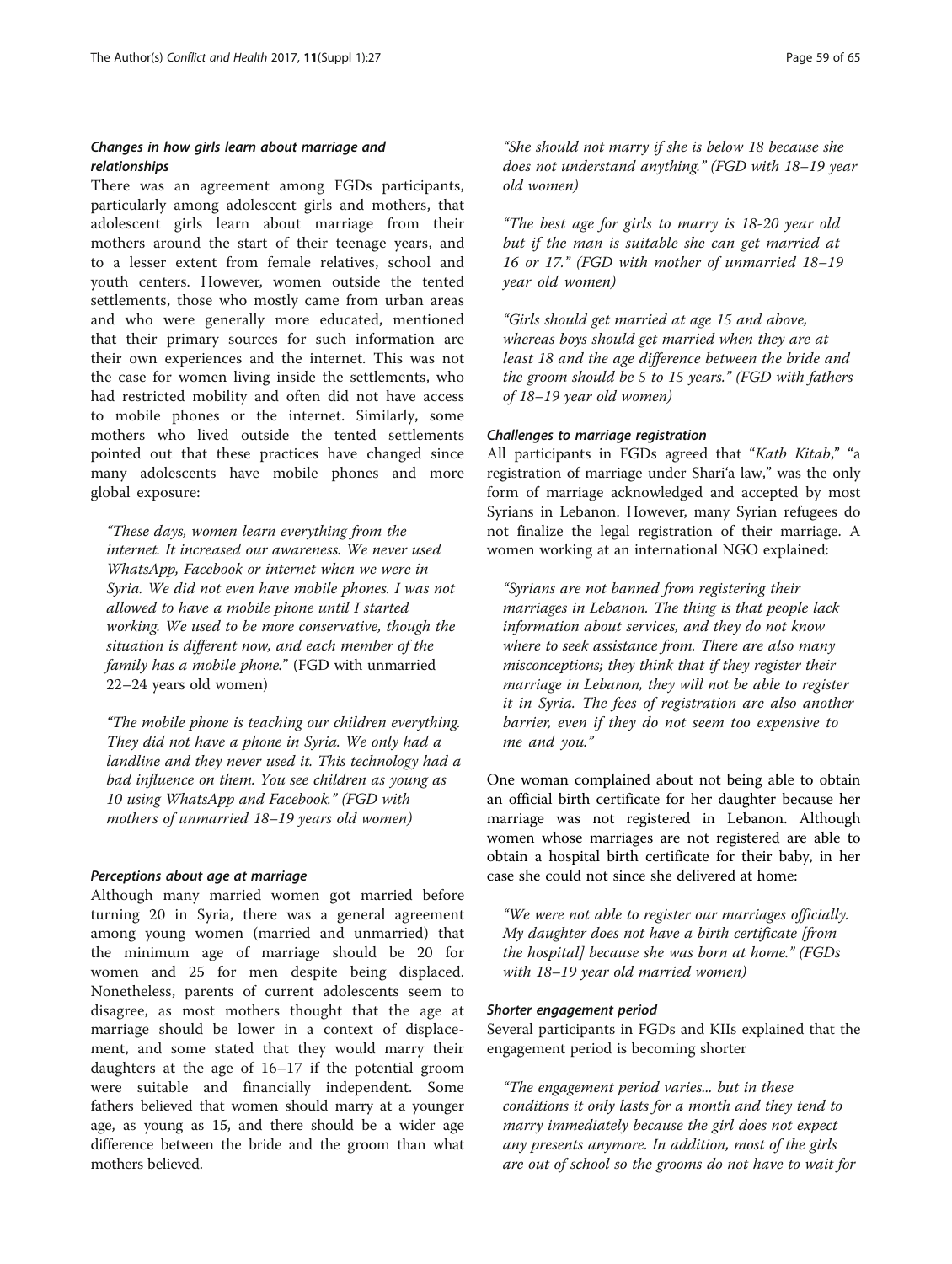their fiancés to finish school as they used to do back in Syria." (FGD with 22–24 year old unmarried women)

"There are no more conditions, no more traditions, no engagement period, they are getting married quickly." (A female religious teacher)

#### Lower bride price

There was disagreement about trends in the amount of bride price (mahr) being paid after the conflict. Most mothers, women and some service providers reported that the bride price is lower than it used to be before the conflict due to reduced earnings and assets. Others, particularly married 18–19 year old women indicated that the bride price increased after the war due to poverty. In all cases, it appears that the amount of the bride price became highly dependent on the nationality of the groom and whether he is related to the bride. The former amount of the bride price varied according to region in Syria, usually ranging between \$100 and \$500 but sometimes as high as \$3000. The bride price after the conflict was estimated at \$100 or lower if the groom is Syrian and higher if the groom is Lebanese, however, the grooms are usually Syrian. Bride price amounts were generally lower for relatives, who were often exempted entirely.

"The bride price varies, for a cousin it is 10000-15000 SP but for strangers it is 20000 to 30000 SP" "if the stranger cannot afford the bride price, he has to work and save money." (FGD with married 18–19 year old women)

"Parents are marrying their daughters off or money. I have witnessed many marriages where the girl is 14 or 15 and she gets married for 10000 or 150000 SP." (One service provider)

## Change in cousin marriage practices

Cousin marriages, in some traditional societies, involve family loyalty and knowledge of the background and the upbringing of the cousin, and are thus viewed as more protective. Participants in FGDs had different opinions regarding cousin marriage practices after displacement; although a few participants explained that the practice was still consistent, the majority asserted that the practice appears to be declining during displacement due to heightened awareness about its negative consequences, the increased tension between families resulting from living in cramped households, and the dispersion of many families, which was caused by war and displacement.

"We no longer have cousin marriages. People are more aware these days about the negative pregnancy outcomes resulting from cousin marriages." (FGD with mothers of unmarried 18–19 year old women)

"Cousin marriages are not desired because people are living with their extended families and this is causing conflict, plus most families became scattered." (FGD with 22–24 unmarried women)

## Knowledge of the negative consequences of child marriage were high

Despite their confidence that there are positive advantages of child marriage in the context of displacement, some parents, particularly those who did not marry off their daughters, demonstrated high awareness of the negative consequences of child marriage.

Interestingly, married women were more likely to discuss those negative consequences than unmarried women. In addition to their inability to register their births as a result of unregistered marriages, married women also discussed their difficult living conditions.

"It is wrong for women to marry in these times. We all lost our houses in Syria, where will they live? In the camps?" (FGD with married 18–19 year old women)

One of the most important negative consequences of child marriage stated by service providers, and some parents, was the negative health consequences of early marriage on mothers and their babies, which included early pregnancy and negative psychological consequences.

"I married off my daughters before they turned 18 but felt sorry for them because they had to assume physical and emotional responsibilities at an early age." (FGD with mothers of 18–19 year old women)

The question posed by several parents in FGDs was:

"How can she take care of her baby? She is a child with a child."

## Current services do not meet women's needs Lack of trust in Lebanese service providers

Women, particularly those who were married, expressed their needs for certain services like vocational training and education, easier access to health services, medications and vaccinations for their children. However, women also expressed their lack of trust in Lebanese service providers due to being treated badly on many occasions. A woman explained: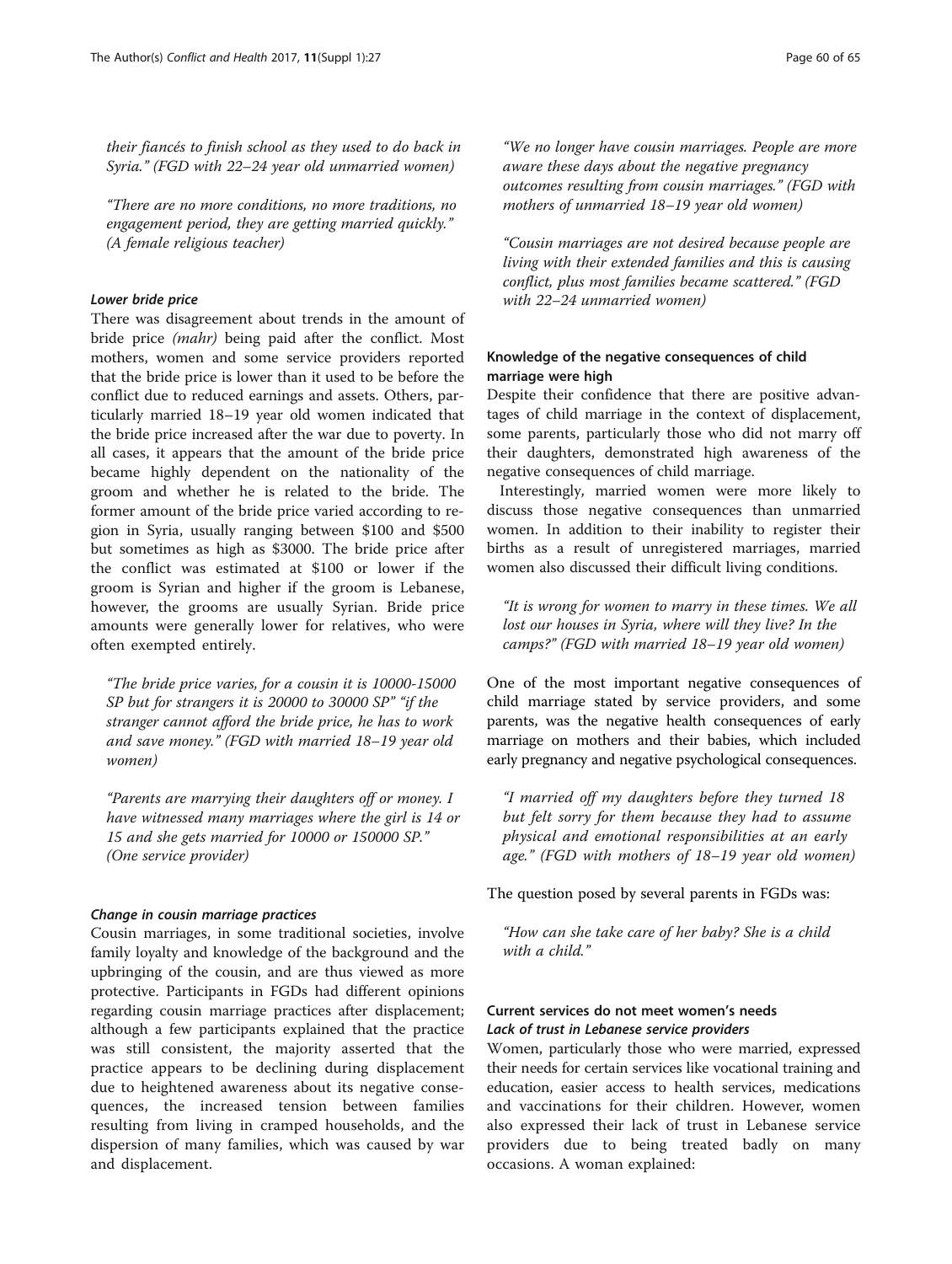"How can they offer us emotional support if they cannot even stand us? I doubt that they will accept to receive us." (FGD with married 18–19 years old women)

A few service providers emphasized the need to gain the Syrian refugees' trust before any attempt to raise their awareness about child marriage. They elaborated that this can be achieved by proceeding slowly, and attempting to get to know the refugees and gain their trust before starting with the awareness sessions. One woman noted:

"You cannot simply tell them this is wrong, you need to approach them slowly and you need to be patient as it might take long to reach the desired result but thank God we are achieving results in the areas where we are working."

#### Services are not always culturally appropriate

Many awareness sessions are provided to mothers and girls. However, since the main decision maker is typically the male head of the household, many of the awareness sessions do not achieve desirable results as reported by some service providers. For instance, one woman who worked at a local NGO illustrated:

"I had a woman who attended our awareness sessions for 8 months, yet she wants to marry off her young daughter. It is their mentality, and the decision is not theirs. In Syrian families, usually the man decides, especially for people who come from rural areas. There should be awareness sessions for men, but I doubt they will be effective. These are deep-rooted traditions inherited throughout generations."

Another woman who worked at an international NGO explained:

"From my limited experience, I believe that awareness sessions on child marriage are not making a difference. It is hard to change this practice. We are talking here about deep-rooted traditions. To prevent child marriage effectively, you have to reduce the burdens of refugees. Enrollment in schools, vocational training for girls and empowerment are some examples that can decrease child marriage."

#### Inadequate implementation of local programs

A number of service providers highlighted the fact that it is hard to reach Syrian refugees, as many refugees do not attend awareness sessions provided at NGO centers for a number of reasons including lack of knowledge about those services, inability for women to leave the settlements and inability to pay for transportation. Therefore, some service providers suggested a number of strategies to increase access to Syrian refugees such as sending mobile teams from the centers to reach women who cannot leave the settlements, providing awareness sessions in safe places (common meeting places such as praying rooms) within the settlements, or offering transportation for women willing to attend the sessions.

"You can either conduct awareness sessions at the settlements or invite adolescents' of the ages that you want to target to attend awareness sessions at NGOs centres. As for women who married early, you can reach them through giving them financial incentives to attend awareness sessions. They only attend when there are incentives." (KIIs, NGO)

## **Discussion**

This study reveals that there appear to have been changes in marriage practices and in the risk of child marriage as reported by young women, parents of women and service providers in Lebanon. While our study cannot report on trends, it provides qualitative data suggesting that drivers of child marriage appear to have been exacerbated by the conflict and forced displacement. This research confirms many reported drivers of child marriage among Syrian refugees, such as concerns over safety, worsening economic conditions, and disrupted education for adolescent girls that have been reported elsewhere but are different in a context of displacement [[13](#page-11-0)–[16](#page-11-0)].

One of the major themes that emerged was the importance of "al Sutra," the social protection and preservation of a girl's honor. This was cited as a main driver of child marriage by nearly all interviewees, including women, parents and service providers. In traditional Arab societies, a girl who loses her virginity brings dishonor to her family [[37](#page-12-0), [38](#page-12-0)]. According to this research, war and displacement increased refugees' sense of insecurity and vulnerability and their real and perceived risks of sexual harassment. Thus, they felt an increased need to protect their daughters and their family's honor, and many parents opted for child marriage as a means of doing so.

One of the findings that distinguishes this research from prior work, and which was unexpected, is the observed differences between refugees living in tented settlements and those living outside the tented settlements. Within tented settlements, refugee communities who were mostly from rural areas reported less heightened concerns that would lead them toward child marriage. There are several factors that may underlie this result. These communities were more insulated. Inhabitants came from the same region, were able to preserve community ties and therefore perceived fewer threats to women. Women's mobility was severely restricted, thus minimizing contact with Lebanese society. Furthermore,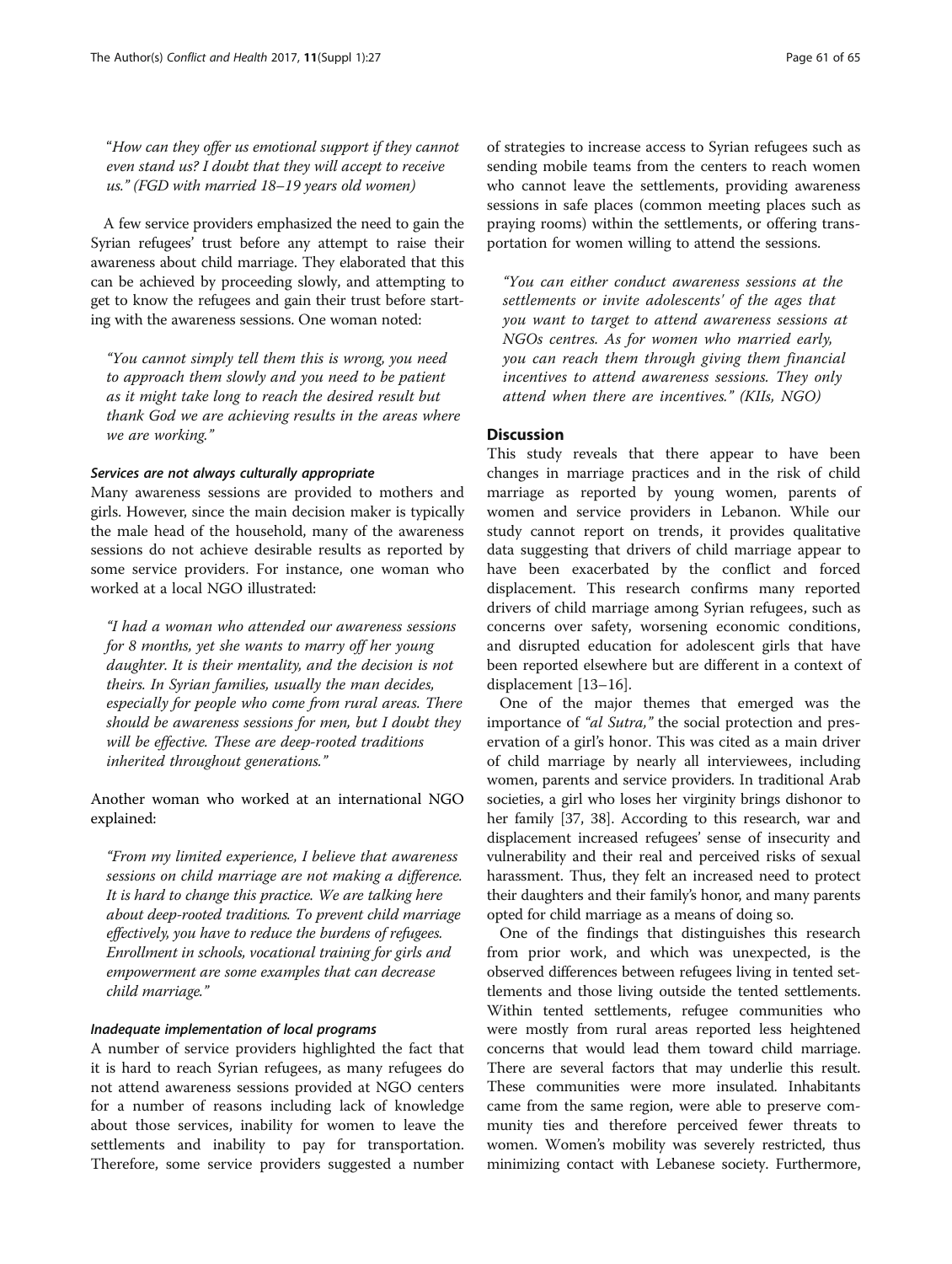some of the communities of origin where these women came from supported cousin marriages, so marrying for financial reasons was not as prevalent among those communities. Finally, many of the women inside the tented settlements had discontinued their education before coming to Lebanon, so the disruption of education was less significant as a risk factor for child marriage. Thus while living standards were poor within tented settlements, communities were more able to maintain their traditions and value systems.

Refugees living outside the tented settlements, however, had greater concerns about their daughters' prospects in ways that would push them toward child marriage. These refugees came from more urban, wealthier communities in Syria, where most young girls and many of these families expected the girls to proceed for a full education and even careers. Most of these young women and their parents were aware of the negative consequences of child marriage. They might have perceived that the risks of having an unmarried woman or being unmarried in these circumstances exceeded the risks of marrying early.

Women outside settlements experienced greater physical, financial and social threats than women living inside the settlements, especially with the limitation of education and work opportunities and the increased exposure to and the influence of the Lebanese society, thus potentially leading them to seek security in child marriages. Furthermore, girls themselves may have resorted to child marriage to face the future with a greater security and a new purpose in life.

This study also highlights the constraints women experience in registering their marriages legally in Lebanon, particularly women living inside the tented settlements. When marriages are not registered, this has implications for birth registration and for access to services for the newborns, and eventually for school enrolment and ultimately for the life chances of children of these marriages.

Although our study is small-scale and not representative of the Syrian refugee community in Lebanon, it is one of the first qualitative studies among Syrian refugees in Lebanon and highlights some important issues. Drivers of child marriage in this conflict and displacement setting appear to be very different from or more intensified than those in stable settings because of the changing nature of marriage, economic hardships, and heightened concerns about daughters' safety in the new environment. Additionally, challenges faced after displacement seem to differ according to where refugees came from in Syria and where they settled after displacement. These differences have significant implications for program interventions in these different communities.

There are many studies in the literature that discuss programs aimed at decreasing child marriage, but the

majority are in non- conflict settings. A recent systematic review of 83 papers that evaluated interventions addressing issues related to child protection, including child marriage in low- income settings, revealed that successful interventions often used a combination of approaches to decrease child marriage practices [\[39](#page-12-0)]. Such approaches encompassed empowering girls with information, skills, and support networks, mobilizing communities, enhancing access to education, offering economic support and influencing legal policies. Addressing security was not suggested, as these studies took place in non-conflict settings.

A successful intervention would require: 1- identifying drivers of child marriage in conflict and displacement settings and 2-addressing those drivers concurrently in ways that work in such settings. This in turn, would require the engagement of, and collaboration between multiple stakeholders.

Our findings highlighted three main drivers of child marriage in this setting, which were also highlighted in other humanitarian settings: 1- interruption of education, 2- economic hardships and 3-lack of security. A recent review of child marriage in the Arab region as well as in humanitarian settings suggested some future strategies that address those drivers, and these include increasing girls' access to education, establishing awareness raising campaigns on the negative effects of child marriage, offering health and education sessions to married girls and other measures at the policy level such as proper law enforcement [\[13\]](#page-11-0). The review also summarizes the strategies suggested by three reports: one that focuses on child marriage globally [[40](#page-12-0)], one that focuses on child marriage in the Arab region [[41](#page-12-0)], and one that discusses child marriage in Yemen [\[42\]](#page-12-0). Those reports suggested working with girls and communities in order to increase girls' access to education, provide them and their families with economic support, mobilizing communities to mitigate the impact of child marriage, improving sexual and reproductive health services, including empowerment programs in humanitarian settings, and finally fostering enabling legal environment [\[13\]](#page-11-0).

Many NGOs adopted intervention programs that appear to focus on raising awareness trying to address traditions as the main driver of child marriage, without taking into account other drivers of child marriage, or its negative consequences, particularly in the context of conflict and displacement. Interventions that aimed at increasing school enrollment among refugees failed to prevent school dropouts [\[43\]](#page-12-0) or to address the needs of the most vulnerable adolescents aged 15–18 years old [[44](#page-12-0)]. Moreover, there is a strong need to mitigate the negative effects of child marriage and encourage legal registration of marriages – which has knock on effects for the next generation. Current established child marriage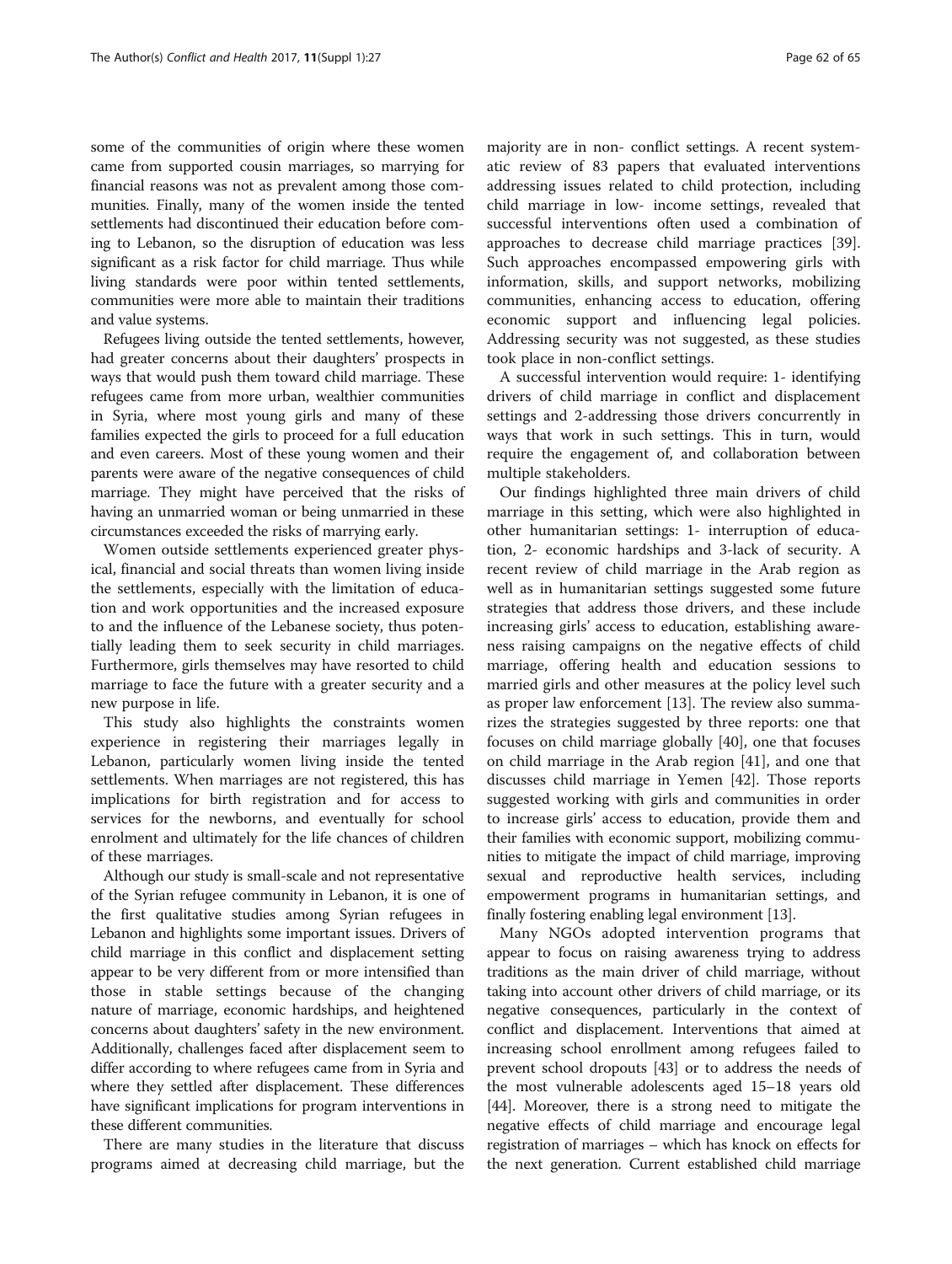programs fail to take into consideration that traditional drivers of child marriage may be influenced by additional factors that are related to conflict, such as displacement, mobility and insecurity.

Recommendations to decrease child marriage practices should take into consideration women's needs, cultural background, and their status as refugees. Programs aimed at decreasing child marriage should be designed according to the issues faced by the different groups of Syrian refugees. For those living inside the tented settlements, the focus should be on interventions that address traditions that contribute to child marriage practices, and raise awareness about its negative consequences. Such awareness sessions should particularly target men, as male family members tend to be the main decision makers in such communities. Additionally, such interventions should take into account the cultural background of those communities, their financial pressure, as well as the lack of security, which may prevent many women from attending the awareness sessions offered at NGOs centers. Outreach awareness sessions could be useful in these situations. For Syrian refugees outside the tented settlements, interventions should initially focus on meeting their basic needs by offering economic support through vocational training with skills that match the job market, increasing their access to education and supporting them to stay in school, and enhancing security by collaborating with local municipalities.

Although UNHCR is adopting a multi-sectorial approach in addressing child marriage in some settings such as Algeria [\[45](#page-12-0)], such an approach, to our knowledge, is not yet being explicitly addressed in Lebanon, possibly due to the additional challenges that Lebanon is facing with its limited resources, and its political and security challenges. Moreover, humanitarian agencies are more likely to prioritize meeting basic needs such as food, shelter and water, especially in a setting with limited resources. Additionally, the potential interlinkages between child marriage and education, employment, housing and other issues are not always being made in the response to the Syrian refugee crisis.

Interventions should not be limited to addressing drivers of child marriage but also they should attempt to mitigate its negative effects for women who are already married, yet very few NGOs are addressing such issues. For instance, the Norwegian Refugee Council has been offering legal advice to Syrian refugees on how to register marriages in Lebanon officially, as well as births [[46](#page-12-0)]. However, there appears to be little coordination between NGOs working on such issues.

## Limitations

This study is qualitative; therefore, the objective was not to generate findings that are representative of all the

Syrian refugees living in Lebanon but rather to learn insights about perceptions about child marriage. All interviewed women were above 18, and participants in this research came from two governorates in Syria: Deir Ezzor and Damascus. It would have been more informative to recruit participants from other areas in Syria, and to recruit women who were below 18. However, this was not possible due to time constraints.

Another difficulty was finding the minimum required number of women and parents within one tented settlement of the required age and marital status. Although none of the women we approached refused to participate, many of those women refused to leave the settlements where they lived to join another FGD in another settlement, which made it difficult for us to secure the minimum number of participants in a FGD. As a result, participants were additionally recruited from outside the settlements highlighting an important but unforeseen issue: the differences in the challenges faced by women living inside and outside the tented settlements.

Although we anticipated that the recruited 18–19 years old married women got married after the conflict, and the 22–24 years old married women got married before the conflict, not all women matched these assumptions. One woman in the first age group got married at 18, and several women in the second age group were married after the conflict.

It was extremely difficult to recruit fathers of 18–19 year old women, as many men were reluctant to be formally interviewed. To encourage participation, these interviews were not recorded, and were thus less detailed than those with women.

#### Conclusion and recommendations

The main aim of this study was to explore drivers of child marriage in the context of conflict and displacement and to generate recommendations on how best to address child marriage. This study highlighted three important issues: change in marriage traditions and practices after the conflict, the additional factors that could contribute to child marriage practices during conflict and displacement and the differences in challenges faced by refugees living inside and outside the settlements.

Although other studies may have demonstrated similar issues, each national situation of child marriage is unique, and addressing such issues would require a tailored approach. To be able to mitigate drivers and negative consequences of child marriage effectively, there is a need to understand drivers of child marriage in conflict settings and address them through working with different members in the community including parents, teachers, health workers and religious leaders, both to prevent child marriage and to support those who are already married. Interventions should be multi-sectorial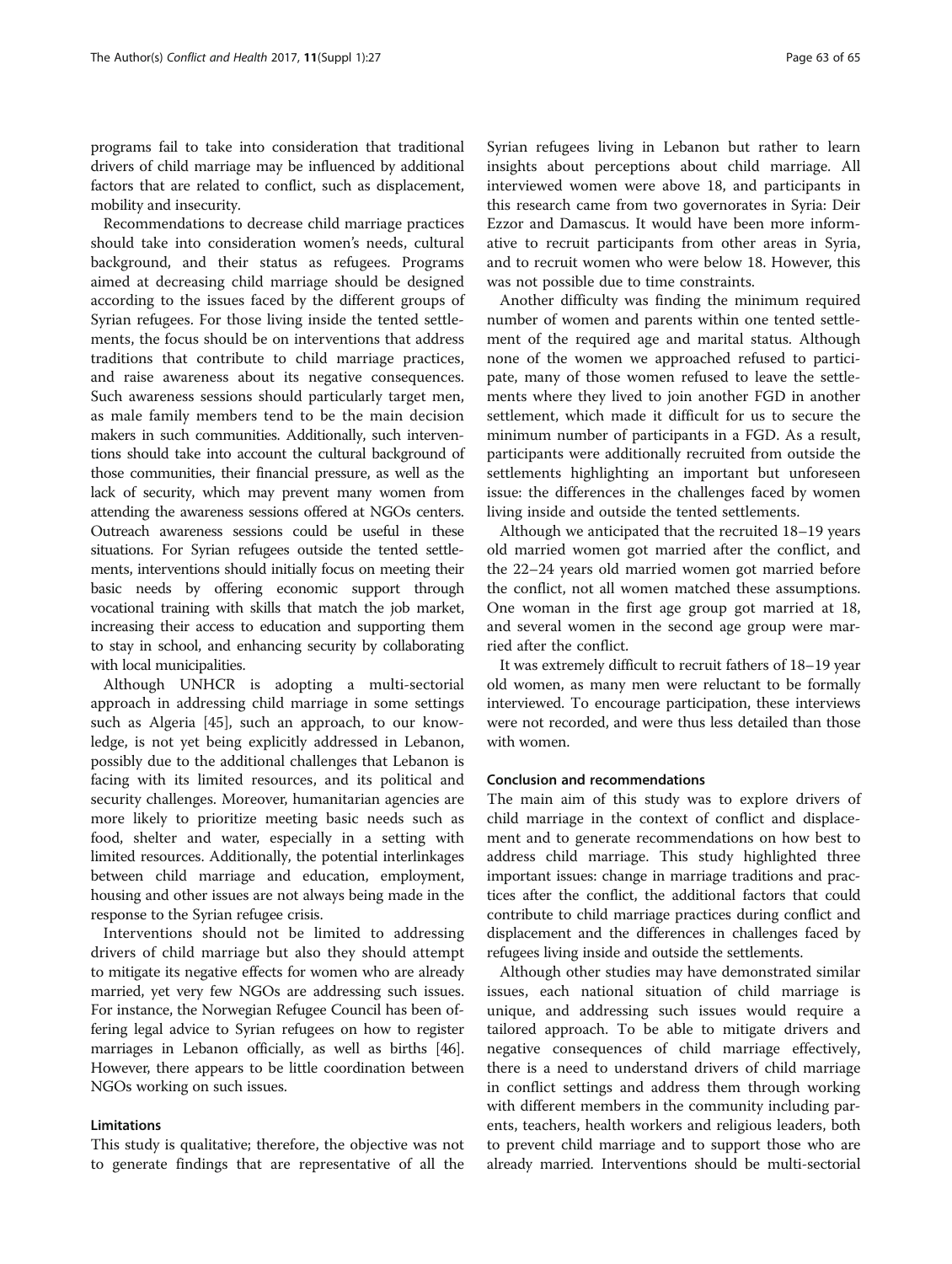<span id="page-11-0"></span>and adapted to each specific context, age group and marital status, and the mode of delivering such interventions should be practical and culturally acceptable, using contextually appropriate strategies to ensure access to hardto -reach refugees. These can only be achieved through extensive interactions with the community to understand their backgrounds, their needs and to gain their trust. Such a multi-sectorial intervention is currently being planned as a follow up of this study.

#### Acknowledgements

We particularly thank Dr. Faysal El Kak from the Faculty of Health Sciences, the American University of Beirut, who facilitated our access to Al Marj community and who connected us with the head of municipality, the mayor at Al Marj, and the local research assistants who worked on this study, Omaya Saleh and Assem Saleh. We are also grateful to the municipality of Al Marj, Bekaa in Lebanon, for facilitating our access to the settlements and to the mayor for allowing us to conduct some of the interviews at his house.

#### Funding

The implementation of this research on child marriage in Lebanon was supported by NoVo foundation, and additional support for dissemination of findings was generously provided by the Government of Canada. The publication charge for this article was funded by the Government of Canada.

#### Availability of data and materials

Transcripts of interviews are available in Arabic.

#### About this supplement

This article has been published as part of Conflict and Health Volume 11 Supplement 1, 2017: Transitions within Transitions: coming of age in displacement. The full contents of the supplement are available online at https://conflictandhealth.biomedcentral.com/articles/supplements/ volume-11-supplement-1.

#### Authors' contributions

This study was a joint effort between the American University of Beirut and the Women's Refugee Commission (WRC). The fieldwork for this study was undertaken by and the paper drafted by Dr. RM from the Faculty of Health Sciences, the American University of Beirut (FHS/AUB) on behalf of the WRC. Dr. JDJ (principal investigator at FHS/AUB) gave input to the design and tools of the study, oversaw the submission of the application for ethical approval, and contributed to the analysis and manuscript. At the WRC, JS (who conceived the study) helped with writing the results and discussion. All authors reviewed and gave comments on the final manuscript.

#### Ethics approval and consent to participate

The study received ethical approval from the Institutional Review Board (IRB) at AUB. The research team underwent training in study ethics adapted from CITI. Verbal informed consent was obtained from all participants in the FGDs, and written informed consent was obtained from all participants in the KIIs, for both participation and permission to make an audio recording of the discussion. No identifying characteristics of respondents were recorded during data collection, and audio recordings of FGDs were destroyed after transcription.

#### Consent for publication

Not applicable.

#### Competing interests

The authors declare that they have no competing interests.

#### Publisher's Note

Springer Nature remains neutral with regard to jurisdictional claims in published maps and institutional affiliations.

#### Author details

1 Faculty of Health Sciences, American University of Beirut, P.O. Box 11-0236/ EPHD, Riad El Solh, Beirut, Lebanon. <sup>2</sup>Women's Refugee Commission, 122 E 42nd Street, 11th Floor, New York, NY 10168, USA.

#### Published: 14 November 2017

#### References

- 1. Erulkar A. Early marriage, marital relations and intimate partner violence in Ethiopia. International Perspectives on Sexual and Reproductive Health. 2013;6–13.
- 2. Murphy E, Carr D. Powerful partners: adolescent girls' education and delayed childbearing. Washington, DC: Population Reference Bureau; 2007.
- 3. Kiplesund S, Morton M. Gender-Based Violence Prevention: Lessons from World Bank Impact Evaluations. In enGender Impact: The World Bank's Gender Impact Evaluation Database. Washington, DC: World Bank; 2014. Available from: [http://documents.worldbank.org/curated/en/555731468149](http://documents.worldbank.org/curated/en/555731468149666405/pdf/878540BRI0enGE0Box385206B00PUBLIC0.pdf) [666405/pdf/878540BRI0enGE0Box385206B00PUBLIC0.pdf](http://documents.worldbank.org/curated/en/555731468149666405/pdf/878540BRI0enGE0Box385206B00PUBLIC0.pdf). Accessed Oct 2017.
- 4. Nour NM. Health consequences of child marriage in Africa. Emerg Infect Dis. 2006;12(11):1644–9.
- 5. Clark S. Early marriage and HIV risks in sub-Saharan Africa. Stud Family Plann. 2004;35(3):149–60.
- 6. Glynn JR, Caraël M, Auvert B, Kahindo M, Chege J, Musonda R, Kaona F, Buvé A, Study Group on the Heterogeneity of HIV Epidemics in African Cities. Why do young women have a much higher prevalence of HIV than young men? A study in Kisumu, Kenya and Ndola, Zambia. AIDS. 2001;15:S51–60.
- 7. Aubert V, Holder A. Unspeakable crimes against children: Sexual violence in conflict. 2013. Available from: [https://www.savethechildren.net/sites/default/](https://www.savethechildren.net/sites/default/files/libraries/Unspeakable%20Crimes%20report.pdf) [files/libraries/Unspeakable%20Crimes%20report.pdf.](https://www.savethechildren.net/sites/default/files/libraries/Unspeakable%20Crimes%20report.pdf) Accessed Oct 2017.
- 8. Lemmon, GT, ElHarake, LS. Child brides, global consequences: how to end child marriage. (New York. Council on Foreign Relations, 2014). Available from: [https://www.cfr.org/sites/default/files/pdf/2014/07/Child%20Brides%20Global%](https://www.cfr.org/sites/default/files/pdf/2014/07/Child%20Brides%20Global%20Consequences.pdf) [20Consequences.pdf](https://www.cfr.org/sites/default/files/pdf/2014/07/Child%20Brides%20Global%20Consequences.pdf). Accessed Oct 2017.
- 9. Lemmon GT. Fragile states fragile lives. Child marriage amid disaster and conflict. (New York. Council on Foreign Relations, 2014). Available from: [https://www.cfr.org/sites/default/files/pdf/2014/06/WP\\_Fragile\\_States.pdf.](https://www.cfr.org/sites/default/files/pdf/2014/06/WP_Fragile_States.pdf) Accessed Oct 2017.
- 10. Inter-Agency Standing Committee. Guidelines for integrating gender-based violence interventions in humanitarian action: reducing risk, promoting resilience and aiding recovery. Inter-Agency Standing Committee; 2015.
- 11. Wijeyesekera R. Assessing the validity of child marriages contracted during the war: A challenge in post-war Sri Lanka. In Annual Research Symposium, University of Colombo, 2011 (p. 19).
- 12. Myers J. Untying the knot. Exploring early marriage in fragile states. World Vision. 2013. Available from: [http://0c43c196086d41d35679-](http://0c43c196086d41d35679-60e8a72e2d60353e590e84e3562c2b51.r53.cf3.rackcdn.com/files/7613/7164/5845/UNTYING_THE_KNOT_-_March_2013.pdf) [60e8a72e2d60353e590e84e3562c2b51.r53.cf3.rackcdn.com/files/7613/7164/](http://0c43c196086d41d35679-60e8a72e2d60353e590e84e3562c2b51.r53.cf3.rackcdn.com/files/7613/7164/5845/UNTYING_THE_KNOT_-_March_2013.pdf) [5845/UNTYING\\_THE\\_KNOT\\_-\\_March\\_2013.pdf.](http://0c43c196086d41d35679-60e8a72e2d60353e590e84e3562c2b51.r53.cf3.rackcdn.com/files/7613/7164/5845/UNTYING_THE_KNOT_-_March_2013.pdf) Accessed Oct 2017.
- 13. Economic and Social Commission for Western Asia (ESCWA). Child marriage in humanitarian settings in the Arab region: Dynamics, challenges and policy options. 2015. Available from: [https://www.unescwa.org/sites/www.unescwa.](https://www.unescwa.org/sites/www.unescwa.org/files/publications/files/e_escwa_ecw_15_2_e.pdf) [org/files/publications/files/e\\_escwa\\_ecw\\_15\\_2\\_e.pdf.](https://www.unescwa.org/sites/www.unescwa.org/files/publications/files/e_escwa_ecw_15_2_e.pdf) Accessed July 2016.
- 14. UNICEF. A study on early marriage in Jordan. 2014. Available from: [https://](https://www.unicef.org/mena/UNICEFJordan_EarlyMarriageStudy2014.pdf) [www.unicef.org/mena/UNICEFJordan\\_EarlyMarriageStudy2014.pdf.](https://www.unicef.org/mena/UNICEFJordan_EarlyMarriageStudy2014.pdf) Accessed Aug 2014.
- 15. Save the Children. Too young to wed: The growing problem of child marriage among Syrian girls in Jordan. 2014. Available from: [http://www.](http://www.savethechildren.org/atf/cf/%7B9def2ebe-10ae-432c-9bd0-df91d2eba74a%7D/TOO_YOUNG_TO_WED_REPORT_0714.PDF) [savethechildren.org/atf/cf/%7B9def2ebe-10ae-432c-9bd0-df91d2eba74a%7D/](http://www.savethechildren.org/atf/cf/%7B9def2ebe-10ae-432c-9bd0-df91d2eba74a%7D/TOO_YOUNG_TO_WED_REPORT_0714.PDF) [TOO\\_YOUNG\\_TO\\_WED\\_REPORT\\_0714.PDF.](http://www.savethechildren.org/atf/cf/%7B9def2ebe-10ae-432c-9bd0-df91d2eba74a%7D/TOO_YOUNG_TO_WED_REPORT_0714.PDF) Accessed Jan 2015.
- 16. UN Population Fund, UN Educational, Scientific and Cultural Organization, UN Children's Fund, Save the Children, UN High Commissioner for Refugees. Situation analysis of youth in Lebanon affected by the Syrian Crisis. 2014. Available from: [http://reliefweb.int/sites/reliefweb.int/files/](http://reliefweb.int/sites/reliefweb.int/files/resources/YSA-SyriaCrisis-FullReport.pdf) [resources/YSA-SyriaCrisis-FullReport.pdf.](http://reliefweb.int/sites/reliefweb.int/files/resources/YSA-SyriaCrisis-FullReport.pdf) Accessed Aug 2016.
- 17. Saint Joseph University (USJ). News Brief. Child Marriage. 2015. Available from: [http://www.sciences-po.usj.edu.lb/pdf/News%20Brief%20Too%20](http://www.sciences-po.usj.edu.lb/pdf/News%20Brief%20Too%20Young%20To%20Wed.pdf) [Young%20To%20Wed.pdf](http://www.sciences-po.usj.edu.lb/pdf/News%20Brief%20Too%20Young%20To%20Wed.pdf). Accessed Aug 2016.
- 18. The United Nations Children's Fund. The state of the world's children. Children with disabilities. 2013. Available from: [https://www.unicef.org/sowc2013/files/](https://www.unicef.org/sowc2013/files/SWCR2013_ENG_Lo_res_24_Apr_2013.pdf) [SWCR2013\\_ENG\\_Lo\\_res\\_24\\_Apr\\_2013.pdf.](https://www.unicef.org/sowc2013/files/SWCR2013_ENG_Lo_res_24_Apr_2013.pdf) Accessed July 2016.
- 19. Syrian Central Bureau of Statistics, League of Arab States. Family Health Survey in Syrian Arab Republic - PAPFAM 2009. 2011.